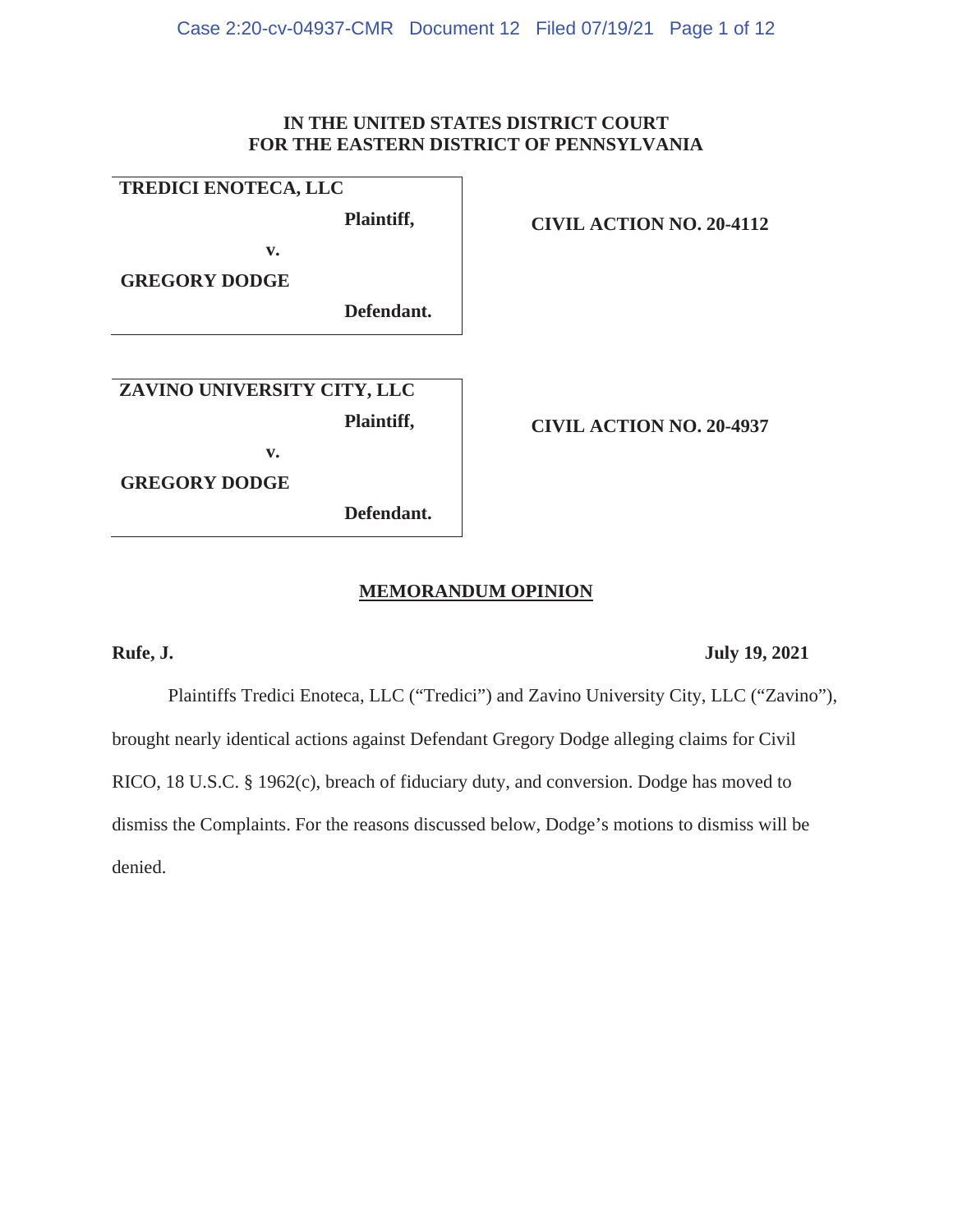### **I. BACKGROUND**

# A. Factual Allegations<sup>1</sup>

Plaintiffs Tredici and Zavino are Pennsylvania limited liability companies formed for the purpose of owning and operating restaurants in the Center City and University City areas of Philadelphia. Defendant Dodge is the managing member of the Zavino Hospitality Group, LLC ("ZHG"). Beginning in 2012, Dodge "embarked upon a venture to open a string of restaurants" where each restaurant entity was operated by its own limited liability company.<sup>2</sup> Dodge also set up ZHG as a management company in which he held the majority of the Class A membership interests. ZHG provided "high-level management" for each of the restaurants' operating companies and was the member in control of each such restaurant LLC.<sup>3</sup> Plaintiffs assert that this structure was designed by Dodge to guarantee that he would retain control of each individual restaurant LLC as well as the entire enterprise.

Plaintiffs allege that Dodge used his controlling position in ZHG to manipulate their finances and "line his own pocket, pay his personal expenses, and improperly transfer money among the legally-distinct restaurant entities." Plaintiffs further allege that Dodge used ZHG's managerial role to siphon money from each entity, in excess of authorized management fees and legitimate compensable expenses under the ZHG operating agreement. Plaintiffs claim that Dodge diverted money to ZHG in excess of the operating agreement, taking that excess for his

<sup>&</sup>lt;sup>1</sup> Unless otherwise stated, the following facts draw from the individual complaints filed by Plaintiff Tredici and Zavino and are assumed to be true for purposes of the motions to dismiss.

<sup>2</sup> Case No. 20-4112 [Doc. No. 1] ¶ 8; No. 20-4937, [Doc. No. 1] ¶ 8.

<sup>3</sup> Case No. 20-4112 [Doc. No. 1] ¶ 9; No. 20-4937, [Doc. No. 1] ¶ 9.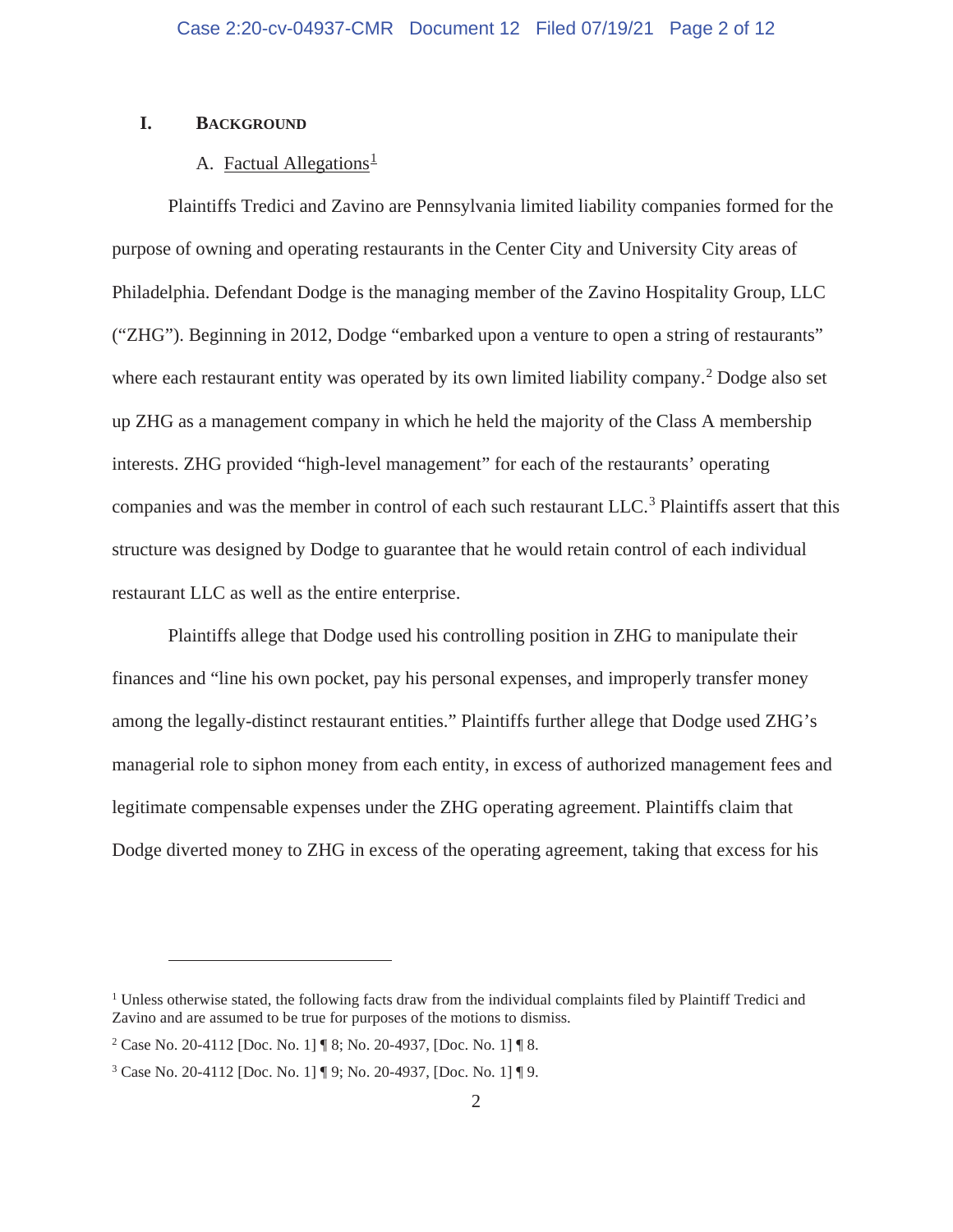#### Case 2:20-cv-04937-CMR Document 12 Filed 07/19/21 Page 3 of 12

own personal gain. Plaintiffs also allege that Dodge used his position as controlling member of each entity to take improper distributions directly from each LLC for his own benefit.

Although the underlying claims of Tredici and Zavino are identical, the monetary amount Dodge allegedly siphoned and transferred from each restaurant entity differs, as set forth below.

#### *1. Tredici's Claims*

Under the operating agreement, ZHG was entitled to receive a management fee from Tredici of no more than 5.5% of its yearly revenue. Tredici alleges that in 2018, 5.5% of its revenue was \$133,357, but Dodge caused ZHG to be paid \$156,000. Additionally, Tredici alleges that in 2018 Dodge directly took \$28,750 from Tredici without justification. In 2019, Tredici alleges Dodge took another \$42,750 in "unjustified 'Management Fees.'"<sup>4</sup>

Tredici further claims that Dodge used the restaurant's credit cards to pay for nonbusiness expenses, and to pay off personal expenses. For example, Tredici states that Dodge charged \$1,985.70 for personal travel expenses to Tredici's company credit card. Finally, Tredici alleges that in 2018 and 2019 Dodge made unauthorized and "unexplained transfers" from Tredici's bank account in the amount of \$77,243.22 and \$57,848.87, respectively.<sup>5</sup>

#### *2. Zavino's Claims*

Under the operating agreement, ZHG was entitled to receive a management fee from Zavino of no more than 5.5% of its yearly revenue. Zavino states that in 2018 and 2019 Dodge exceeded that percentage amount. Additionally, Zavino alleges that from all restaurants managed and controlled by Dodge and ZHG, Dodge received unauthorized benefits in an amount in excess

<sup>4</sup> Case No. 20-4112 [Doc. No. 8] at 3.

<sup>5</sup> Case No. 20-4112 [Doc. No. 1] ¶ 20.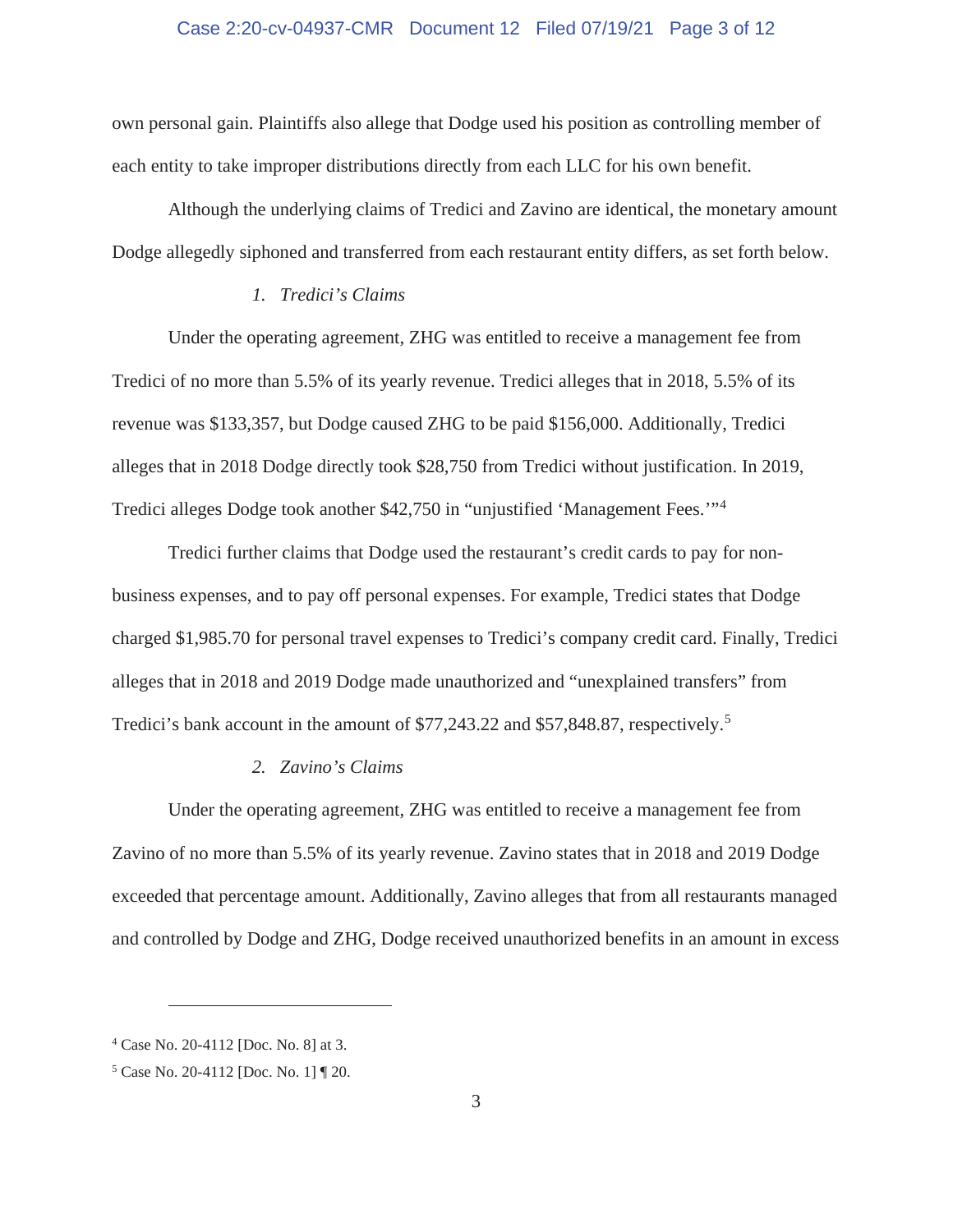#### Case 2:20-cv-04937-CMR Document 12 Filed 07/19/21 Page 4 of 12

of \$1,000,000 in 2018 and 2019. Zavino further states that Dodge drew a salary from Zavino during this time even though he was not a Zavino employee.

More specifically, Zavino alleges that between 2017 and 2019 Dodge used the restaurant entities' revenue to make partial repayments of a personal loan he received in 2017.<sup>6</sup> The repayment of this personal loan was facilitated by Dodge taking money out of the accounts of several of the restaurant entities in the amount of \$1,754.75. One such payment occurred on December 22, 2017.

Zavino further alleges that in the spring of 2020, Dodge applied for the Paycheck Protection Program ("PPP") loans that were available to businesses during the COVID-19 pandemic. Zavino states that Dodge made numerous false representations in response to specific items on his filing. Dodge allegedly claimed on the PPP application that the proceeds were necessary to support the ongoing operations of Zavino, and that the loans were to be used to pay payroll, rent, and utility. Zavino claims that these representations were knowingly false because at the time Dodge filed this application, the restaurant was closed and had no imminent plan to reopen, even if the requested loan was obtained. Dodge allegedly received a \$223,700 PPP loan, but kept the restaurant closed, laid off employees, and did not make any rent or utility payments.

Both Plaintiffs allege that to effectuate these alleged fraudulent transfers Dodge, and his employees, used interstate means of communication including mail and wire communications. Plaintiffs also allege that Dodge used interstate wires to complete the alleged fraudulent transfers through the internet and bank websites and that Dodge and his agents used the QuickBooks

<sup>6</sup> No. 20-4937, [Doc. No. 1] ¶ 20.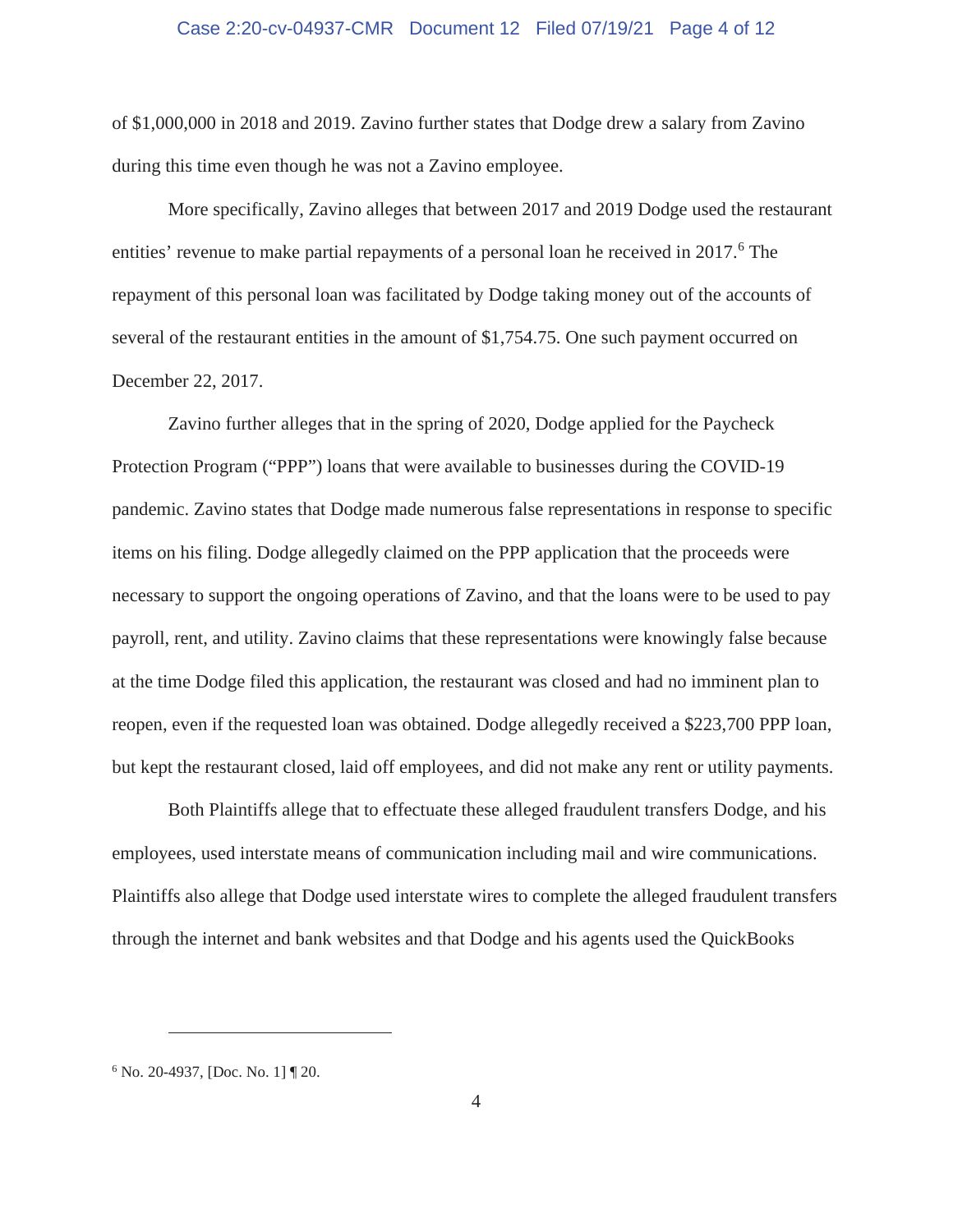#### Case 2:20-cv-04937-CMR Document 12 Filed 07/19/21 Page 5 of 12

bookkeeping software to keep records of all the fraudulent transfers and to make journal entries in an attempt to justify the unauthorized transaction.

#### **II. LEGAL STANDARD**

To survive a motion to dismiss under Rule 12(b)(6), a plaintiff must plead "factual content that allows the court to draw the reasonable inference that the defendant is liable for the misconduct alleged."<sup>7</sup> The question is not whether the plaintiff ultimately will prevail but whether the complaint is "sufficient to cross the federal court's threshold."<sup>8</sup> In evaluating a challenged complaint, a court must "accept all factual allegations as true, construe the complaint in the light most favorable to the plaintiff, and determine whether, under any reasonable reading of the complaint, the plaintiff may be entitled to relief."<sup>9</sup> However, the Court disregards "threadbare recitals of the elements of a cause of action, legal conclusions, and conclusory statements."<sup>10</sup>

### **III. DISCUSSION**

#### **A. Civil RICO**

In Count I of each Complaint, Plaintiffs allege that Dodge violated 18 U.S.C. § 1962(c).<sup>11</sup> To state a Civil RICO claim, a plaintiff must plausibly allege the following elements: "(1)

<sup>7</sup> *Ashcroft v. Iqbal*, 556 U.S. 662, 678 (2009) (citing *Bell Atl. Corp. v. Twombly*, 550 U.S. 544, 556 (2007)); *see also Matrixx Initiatives, Inc. v. Siracusano*, 563 U.S. 27, 46 (2011).

<sup>8</sup> *Skinner v. Switzer*, 562 U.S. 521, 530 (2011) (citations omitted).

<sup>9</sup> *Phillips v. County of Allegheny*, 515 F.3d 224, 233 (3d Cir. 2008) (quoting *Pinker v. Roche Holdings Ltd.*, 292 F.3d 361, 374 n.7 (3d Cir. 2002)) (internal quotation marks omitted).

<sup>10</sup> *James v. City of Wilkes-Barre*, 700 F.3d 675, 681 (3d Cir. 2012).

<sup>&</sup>lt;sup>11</sup> Plaintiffs' claims are brought under  $\S$  1964(c), which allows a private right of action under the RICO statute.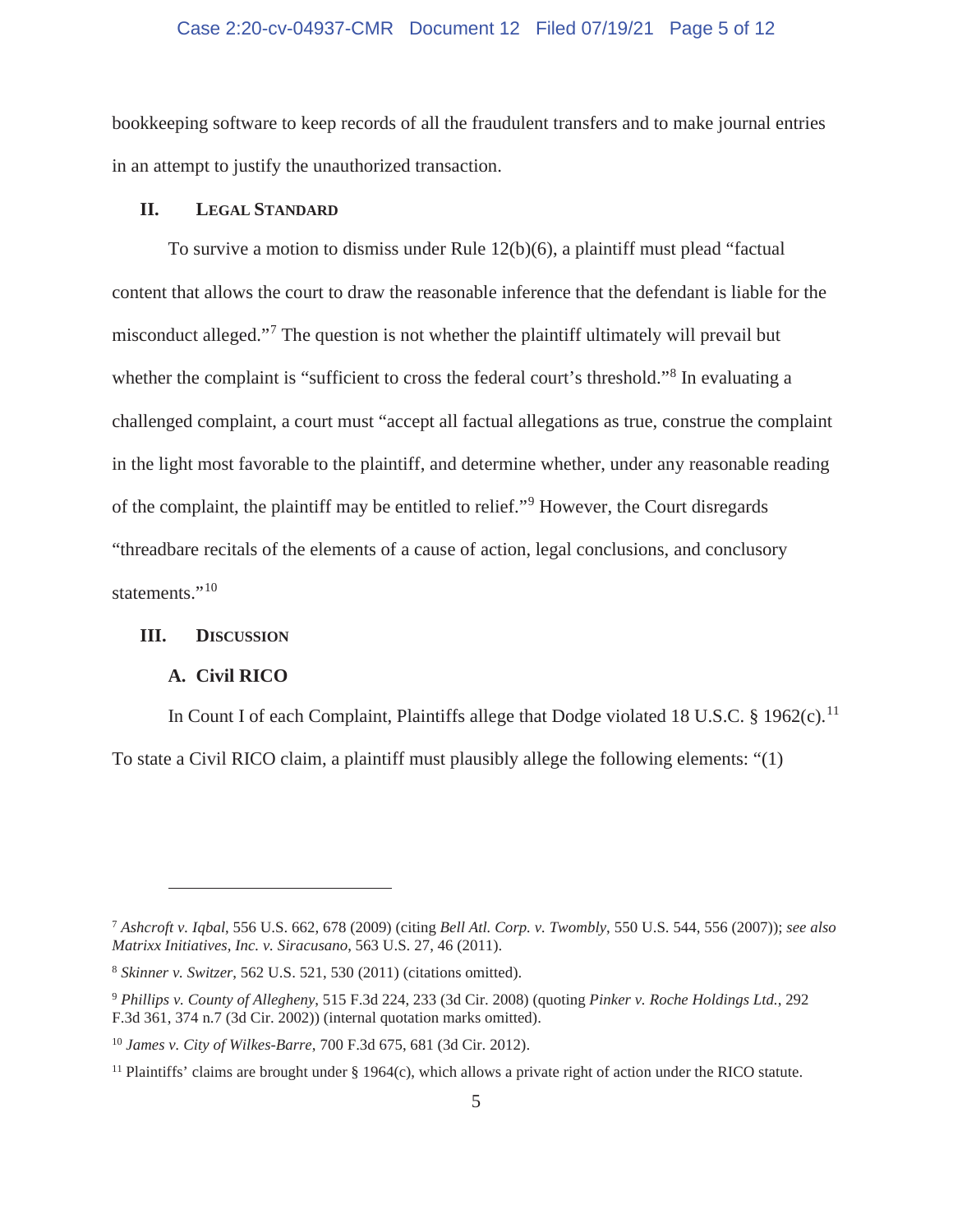#### Case 2:20-cv-04937-CMR Document 12 Filed 07/19/21 Page 6 of 12

conduct (2) of an enterprise (3) through a pattern (4) of racketeering activity."<sup>12</sup> A pattern of racketeering activity requires at least two predicate acts of racketeering that "are related and that amount to or pose a threat of continued criminal activity."13 Predicate acts of racketeering include federal mail fraud, 18 U.S.C. § 1341, federal wire fraud, 18 U.S.C. § 1343, and bank fraud, 18 U.S.C. § 1344.14

Where a plaintiff asserts a RICO violation that stems from the predicate acts of mail and wire fraud, a plaintiff must plead fraud with particularity as required by Federal Rule of Civil Procedure  $9(b)$ .<sup>15</sup> Plaintiffs can satisfy this burden by pleading the "date, place or time of the fraud, or through alternative means of injecting precision and some measure of substantiation into their allegations of fraud."16 "Put another way, the 'who, what, when and where details of the alleged fraud' are required."<sup>17</sup>

Dodge argues that Plaintiffs fail to plead mail and wire fraud—the predicate acts asserted in support of the RICO claims—with sufficient particularity. Dodge further argues that Plaintiffs have not alleged facts to support that he engaged in a "pattern of racketeering activity."

<sup>12</sup> *Sedima, S.P.R.L. v. Imrex Co.*, 473 U.S. 479, 496 (1985). Dodge's motion does not challenge the allegation that ZHG constitutes an "enterprise" within the meaning of RICO.

<sup>13</sup> *Bonavitacola Elec. Contractor, Inc. v. Boro Developers, Inc*., 87 F. App'x 227, 231 (3d Cir. 2003) (quoting *H.J., Inc. v. Northwestern Bell Tel. Co*., 492 U.S. 229, 239 (1989)).

<sup>14</sup> *See* 18 U.S.C. § 1961(1); *Lum v. Bank of Am*., 361 F.3d 217, 223 (3d Cir. 2004) (citing 18 U.S.C. § 1961(1)).

<sup>15</sup> *DiGiglio v. U.S. Xpress, Inc.*, 293 F.Supp.3d 522, 527 (E.D. Pa. 2018). Rule 9(b) states: "In alleging fraud or mistake, a party must state with particularity the circumstances constituting fraud or mistake. Malice, intent, knowledge, and other conditions of a person's mind may be alleged generally." Fed. R. Civ. P. 9(b).

<sup>&</sup>lt;sup>16</sup> *Lum*, 361 F.3d at 224 (internal quotation marks and citations omitted).

<sup>17</sup> *DiGiglio,* 293 F.Supp.3d at 527 (citation omitted).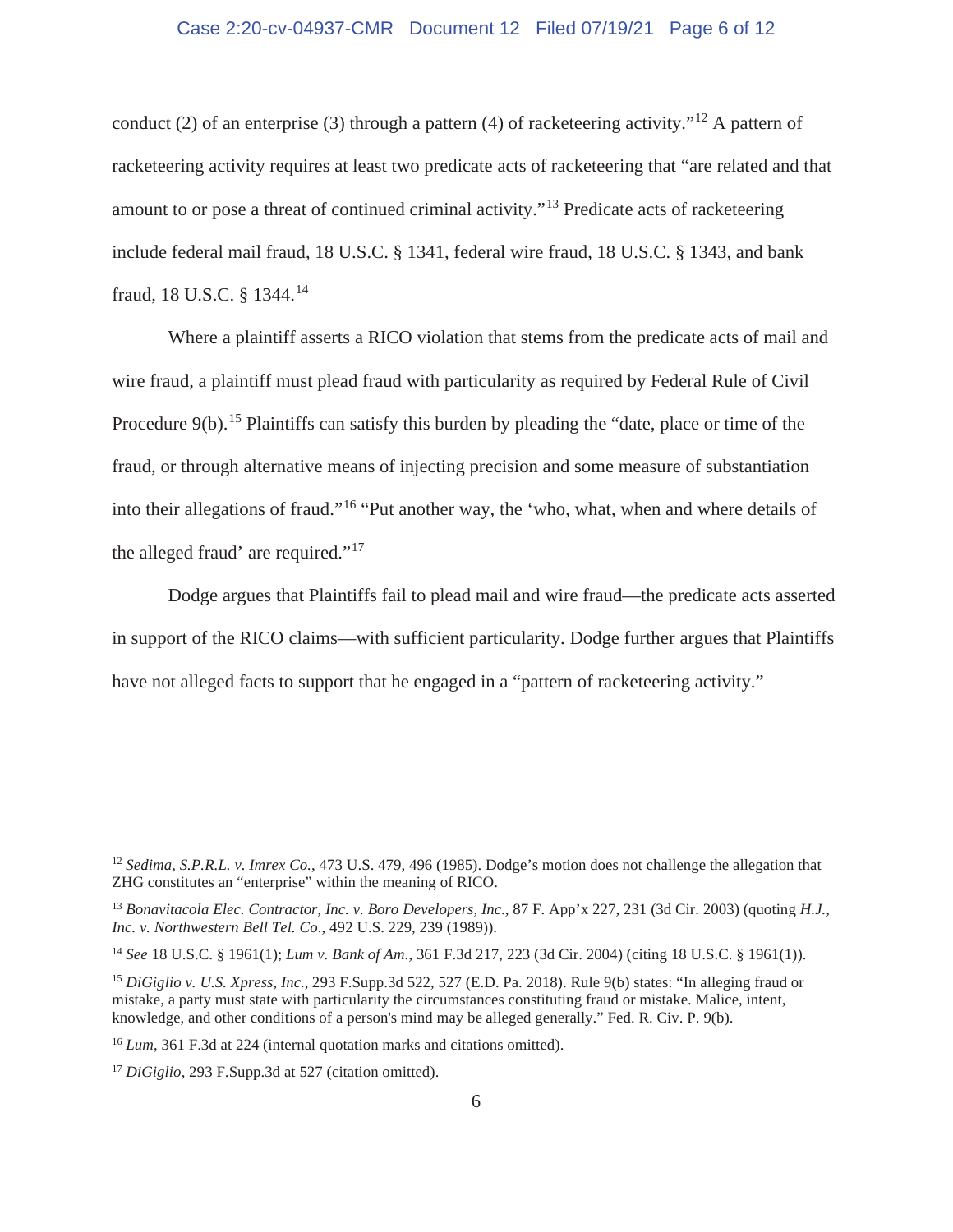#### 1. Predicate Acts

Plaintiffs allege mail and wire fraud as the predicate acts supporting their RICO claim.<sup>18</sup> To plead mail or wire fraud, a plaintiff must show "(1) a scheme to defraud, (2) use of the mail or interstate wires to further that scheme, and (3) fraudulent intent."<sup>19</sup> The communication made through the mails and wires does not have to be a necessary element of the fraudulent scheme, but it must at least be "incident to an essential part of the scheme."20 The scheme must involve a "fraudulent misrepresentation or omission reasonably calculated to deceive persons of ordinary prudence and comprehension."<sup>21</sup>

Both Tredici and Zavino allege predicate acts in a sufficient manner to move past the motion to dismiss. Plaintiffs allege that Dodge used the mail and interstate wires to perpetrate fraudulent transfers and transactions and identify numerous specific, unauthorized interstate mail and wire transactions siphoning money for Dodge's personal gain. For example, Plaintiffs allege Dodge knowingly ordered his agent to accept—and transfer to him—"management fees" from Plaintiffs in an amount exceeding the 5.5% threshold permitted under the operating agreements.

<sup>&</sup>lt;sup>18</sup> Zavino also alleges an additional enumerated predicate act of bank fraud, pursuant to 18 U.S.C. § 1344, for Dodge making knowingly false representations while signing the official forms which required him to expressly acknowledge that a false statement in the PPP application would subject him to various criminal penalties. Case No. 20-4937 ¶ 23 [Doc. No. 1]. Zavino alleges Dodge made false representations in his PPP application by stating that the requested funds were for "Payroll" and were necessary to support the ongoing operations of the business, and that the proceeds of the PPP loans were to be used to pay payroll, rent (or mortgage interest) and utilities. These representations were allegedly made despite the fact that Zavino had already closed, and had no imminent plans to reopen, even upon receipt of the requested loan, and the fact that rent was already delinquent. Additionally. although not pleaded in Tredici's Complaint, it also argues Dodge committed the predicate act of bank fraud in obtaining a PPP loan on its behalf. Resp. Mot. to Dismiss, Case No. 20-4112 [Doc. No. 8] at n.2.

<sup>19</sup> *Bonavitacola*, 87 F. App'x at 231 (citing *United States v. Pharis*, 298 F.3d 228, 233 (3d Cir. 2002)).

<sup>20</sup> *Tabas v. Tabas*, 47 F.3d 1280, 1294 n.18 (3d Cir. 1995) (citations omitted).

<sup>21</sup> *Walther v. Patel*, No. 10-706, 2011 WL 382752, at \*6 (E.D. Pa. Feb. 4, 2011) (quoting *Lum*, 361 F.3d at 223 (citations omitted)).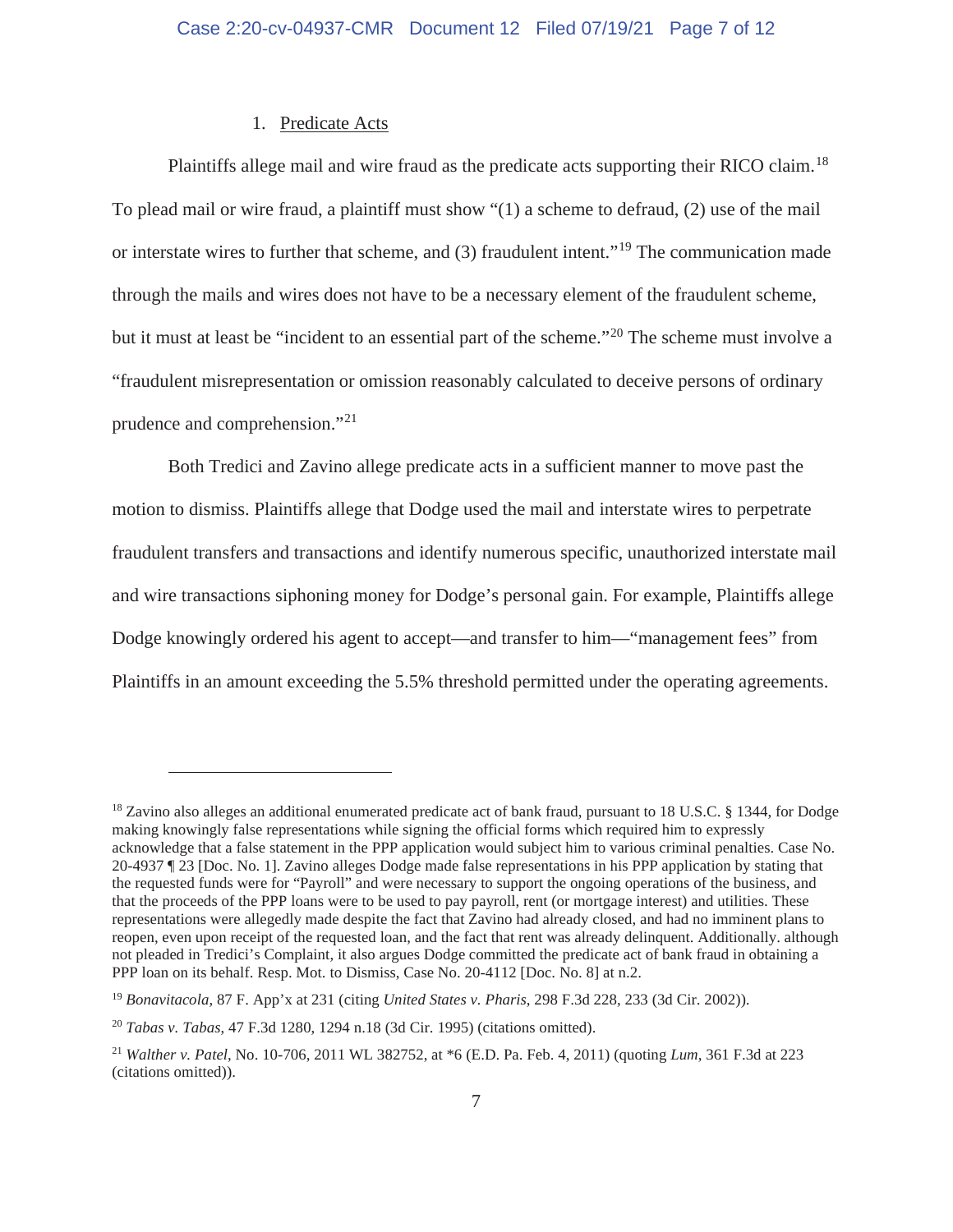### Case 2:20-cv-04937-CMR Document 12 Filed 07/19/21 Page 8 of 12

Dodge also allegedly, over the course of numerous years, instructed his agent via "phone and/or email" to make illicit payments effectuated through unauthorized interstate wire transactions. Plaintiffs further plead facts identifying the software Dodge used to create journal entries to justify and hide the fraudulent transfers.<sup>22</sup> These averments include the exact monetary amounts of the transfers, the individuals Dodge used to effectuate the transactions, and the exact dates of the transactions.

Although courts have consistently rejected contract and tort claims brought under the guise of a RICO predicate act,  $^{23}$  Plaintiffs are not merely refashioning a contract dispute or negligence claim as a RICO violation. Instead, they allege specific examples of Dodge's knowingly false representations and unauthorized actions that evince a comprehensive and widespread scheme to defraud.<sup>24</sup>

#### 2. Pattern of Racketeering Activity

Dodge also argues that the alleged facts do not support a finding of a "pattern of racketeering activity." A pattern of racketeering activity requires two or more predicate acts of

<sup>22</sup> *See, e.g., Tredici,* Resp. to Mot. to Dismiss, No. 20-4112 [Doc. No. 8] at 8 ("Defendant Dodge instructed Moyer and/or his agents via phone and/or email to make journal entries purporting to justify the direct payments to him as "Management Fees" in order to avoid detection of the payments being entirely unjustified. These journal entries were effectuated over the internet, as Plaintiff's QuickBooks journal was stored entirely via the wires online.").

<sup>23</sup> *E.g., Kolar v. Preferred Real Est. Invs., Inc.*, 361 F. App'x 354, 363–64 (3d Cir. 2010) ("These allegations set forth disputes sounding in contract. Kolar cannot successfully transmute them into RICO claims by simply appending the terms 'false' and 'fraudulent.'" (citation omitted)); *Walther*, 2011 WL 382752, at \*6 ("[T]hat complaint sounds in negligence or breach of contract, and Walther cannot convert it to fraud by labeling the statement a 'misrepresentation.'" (citation omitted)).

<sup>24</sup> The Court also recognizes the Supreme Court's instruction that "RICO is to be read broadly." *Tabas*, 47 F.3d at 1297 (quoting *Sedima*, 473 U.S. at 497 (internal quotation marks omitted)).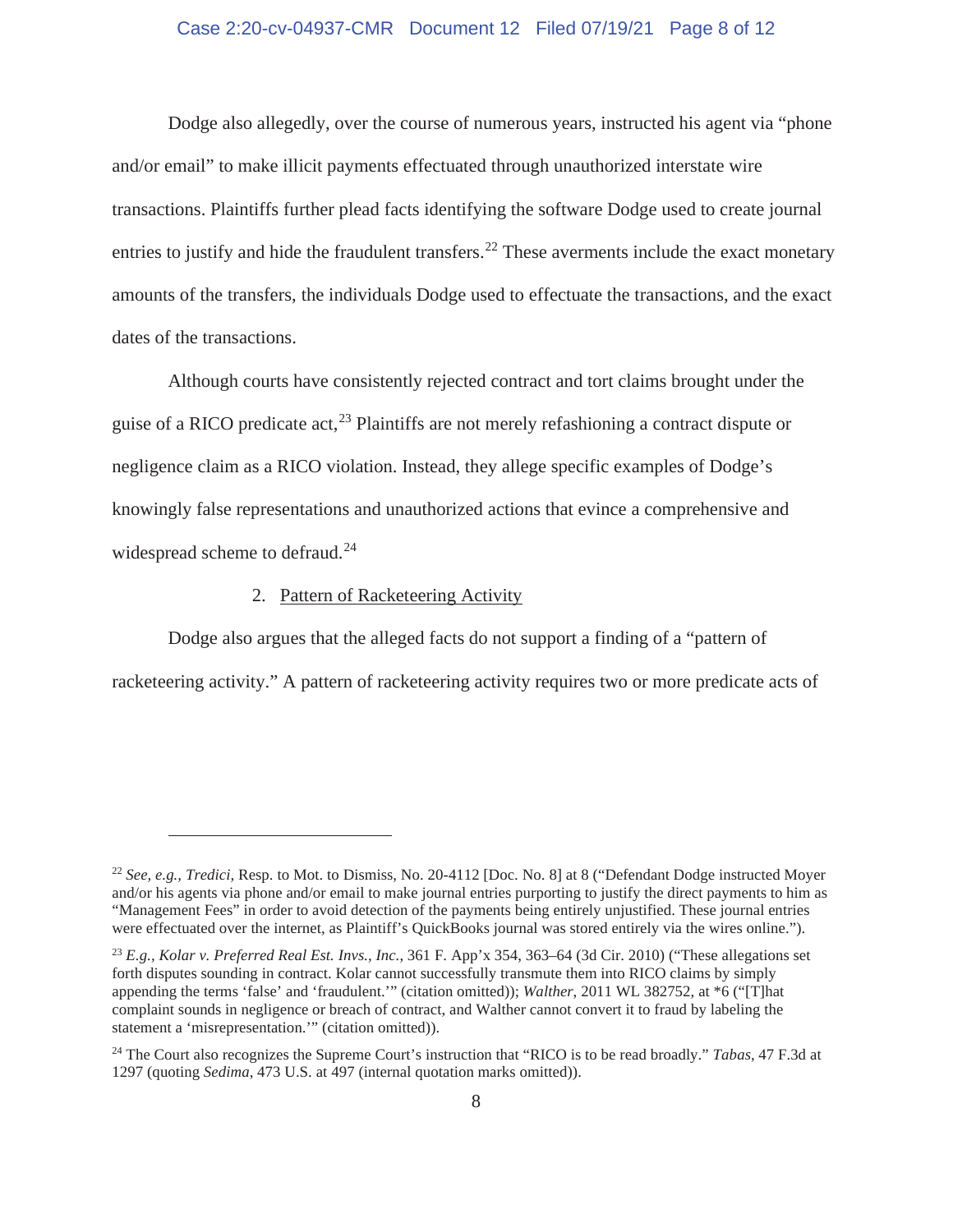### Case 2:20-cv-04937-CMR Document 12 Filed 07/19/21 Page 9 of 12

racketeering within a ten-year period,<sup>25</sup> and a plaintiff must show that the "racketeering" predicates are related, and that they amount to or pose a threat of continued criminal activity."<sup>26</sup>

Predicate acts are related if they "have the same or similar purposes, results, participants, victims, or methods of commission, or otherwise are interrelated by distinguishing characteristics and are not isolated events."<sup>27</sup> "Continuity' is both a closed- and open-ended concept, referring either to a closed period of repeated conduct, or to past conduct that by its nature projects into the future with a threat of repetition."28 Closed-ended continuity refers to a "series of related predicates extending over a substantial period of time."29 "Where the predicate acts occur close together in time, a plaintiff may prove open-ended continuity by showing that the commission of the acts is the entity's 'regular way of doing business' or that the 'racketeering acts themselves include a specific threat of repetition extending indefinitely into the future."'<sup>30</sup>

Dodge argues that Plaintiffs have failed to establish continuity. However, both cases allege misrepresentations and fraud in connection with various financial transfers and the siphoning of restaurant funds that occurred over multiple years. The similarity of Dodge's alleged actions and of Tredici and Zavino's alleged claims is sufficient to demonstrate, for purposes of a motion to dismiss, that the commission of fraud was Dodge and ZHG's "regular

 $25$  18 U.S.C. § 1961(5).

<sup>26</sup> *H.J. Inc*., 492 U.S. at 239.

<sup>27</sup> *Id.* at 240.

<sup>28</sup> *Id.* at 241.

<sup>29</sup> *Id.* at 242.

<sup>30</sup> *O'Keefe v. Ace Restaurant Supply, LLC,* No. 11-1330, 2016 WL 127566, at \*4 (E.D. Pa. Jan. 12, 2016).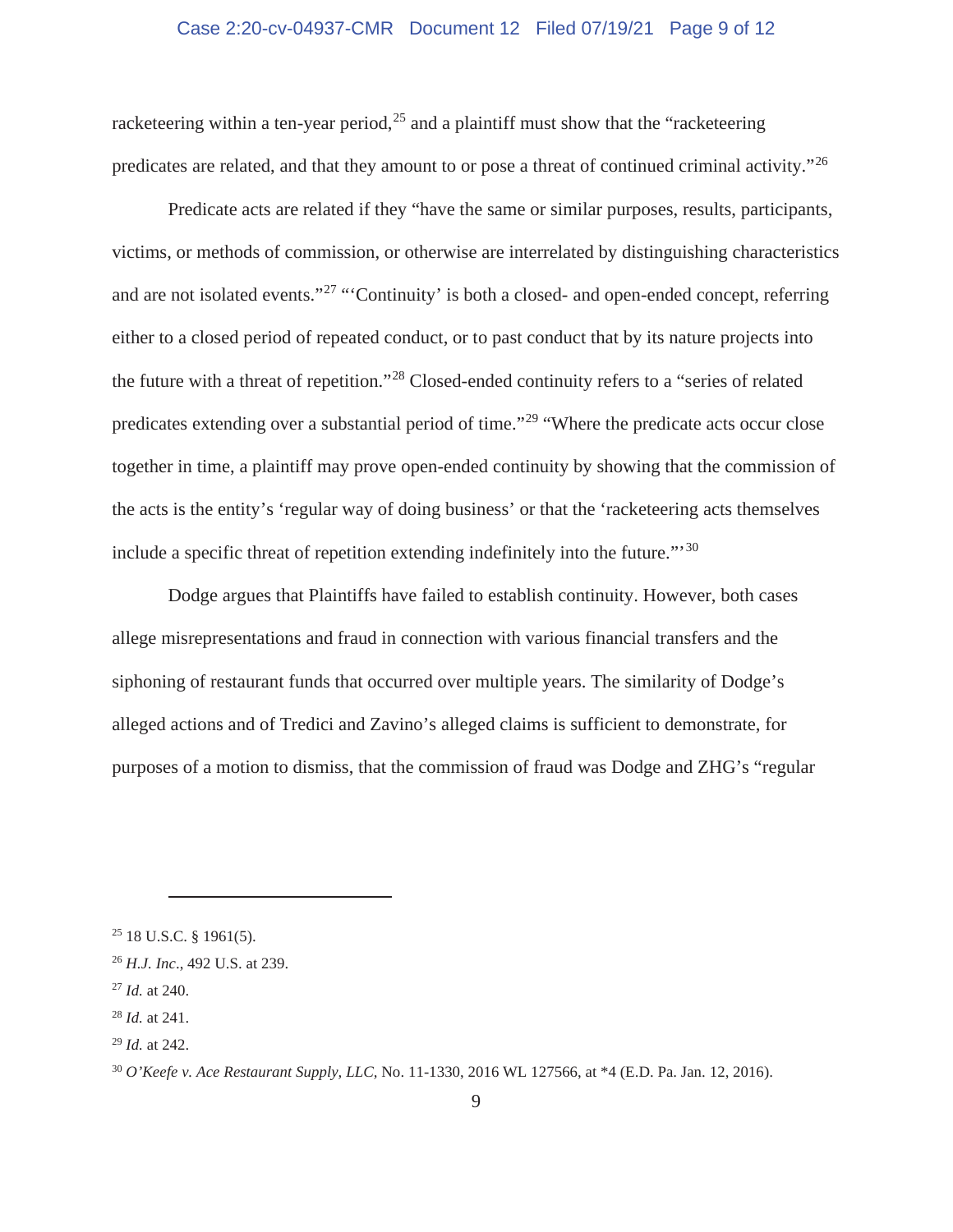way of doing business."<sup>31</sup> The Court can infer from the allegations in the Complaints that Dodge's actions were not isolated, but rather a calculated scheme designed to defraud the restaurant LLCs for his personal benefit.<sup>32</sup> Plaintiffs also adequately plead closed-ended continuity because the alleged fraud is alleged to have occurred over numerous years.<sup>33</sup> Accordingly, Plaintiffs' allegations regarding continuity and a pattern of racketeering are sufficient at this stage of the litigation.

#### **B. Breach of Fiduciary Duty**

In Count II, Plaintiffs allege that Dodge, individually and as controlling member of ZHG, breached a fiduciary duty to Plaintiffs and their members, including a duty to act in the best interest of Plaintiffs and their members. Dodge argues that Plaintiffs cannot allege that he undertook or breached a duty because there was no inherent fiduciary relationship between him and Plaintiffs. He contends that ZHG and both Tredici and Zavino were merely "contracting parties who stand on equal footing in the eyes of the law."<sup>34</sup>

Under Pennsylvania law, a plaintiff must allege not only a fiduciary duty, but also "(1) that the defendant negligently or intentionally failed to act in good faith and solely for the benefit of plaintiff in all matters for which he or she was employed; (2) that the plaintiff suffered injury;

<sup>31</sup> *Cf. Walther*, 2011 WL 382752, at \*8 (finding no continuity where plaintiff did not allege that defendants perpetrated the predicate acts against anyone besides the plaintiff); *Holst v. Oxman*, No. 05-0220, 2006 WL 724520, at \*5 (E.D. Pa. Mar. 17, 2006) (same).

<sup>32</sup> *See Tabas*, 47 F.3d at 1293 (finding continuity would exist where a "legitimate" businessperson regularly conducts his or her business through illegitimate means).

<sup>&</sup>lt;sup>33</sup> The Third Circuit has held that conduct lasting less than twelve months does not establish closed continuity. *Tabas*, 47 F.3d at 1293 (citing cases); *Darocha v. Crusader Sav. Bank*, No. 94-7264, 1995 WL 118208, at \*2 (E.D. Pa. Mar. 10, 1995).

<sup>34</sup> Case No. 20-4112 [Doc. No. 7] at 12–13; Case No 20-4937 [Doc. No. 6] at 12–13.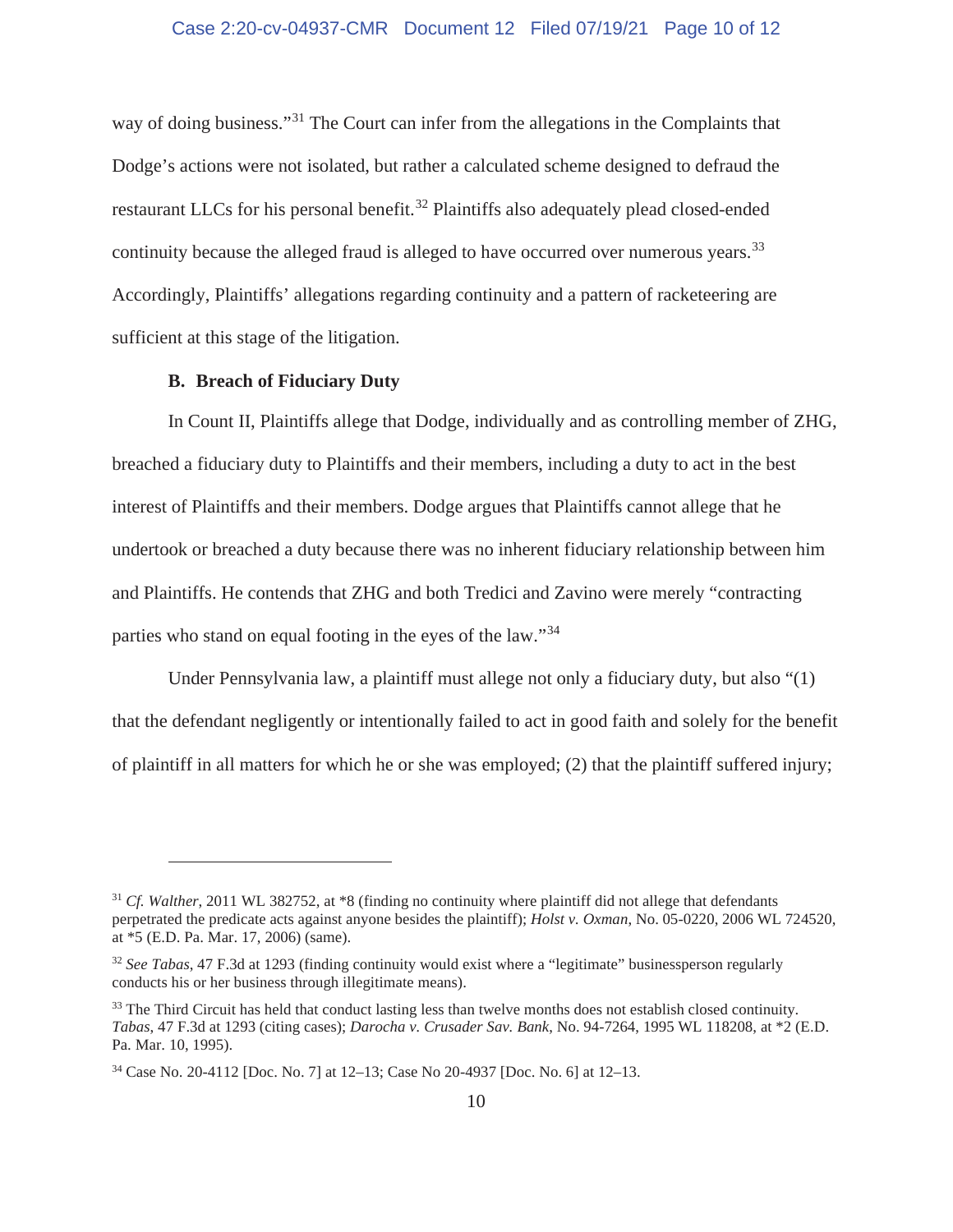#### Case 2:20-cv-04937-CMR Document 12 Filed 07/19/21 Page 11 of 12

and (3) that the agent's failure to act solely for the plaintiff's benefit . . . was a real factor in bring[ing] about plaintiff's injuries."<sup>35</sup>

 Plaintiffs argue that Dodge assumed a fiduciary duty to Plaintiffs as the controlling member of ZHG, which effectively gave Dodge financial control over both Tredici and Zavino. The allegations in the Complaints support an inference that Dodge had sole decision-making authority to write checks, pay venders, and make financial decisions for the restaurants owned and operated by ZHG, and failed to act for the benefit of these entities. Plaintiffs' allegations, taken as true, are sufficient to state a claim, and without a developed factual record, the Court cannot determine that Dodge had no fiduciary duty to Plaintiffs.

### **C. Conversion**

In Pennsylvania, "[c]onversion is a tort by which the defendant deprives the plaintiff of his right to a chattel or interferes with the plaintiff's use or possession of a chattel without the plaintiff's consent and without lawful justification."36 To state a claim, a plaintiff must allege that the defendant wrongfully took property from the plaintiff.<sup>37</sup>

Dodge argues that the Complaints fail to plead "that Dodge utilized monies beyond what he was clearly entitled to for personal expenses or things unrelated to the necessary operations of the restaurant entities."38 Taking the factual allegations of the Complaints as true, Tredici and Zavino have specifically alleged numerous ways in which Dodge converted monies and property. As discussed above, the Complaints outline the transactions and transfers at issue and

<sup>35</sup> *Dinger v. Allfirst Fin., Inc.,* 82 F. App'x 261, 265 (3d Cir. 2003).

<sup>36</sup> *Pittsburgh Const. Co. v. Griffith*, 834 A.2d 572, 581 (Pa. Super. Ct. 2003).

 $37$  *Id.* 

<sup>38</sup> Case No. 20-4112 [Doc. No. 7] at 15; Case No 20-4937 [Doc. No. 6] at 15.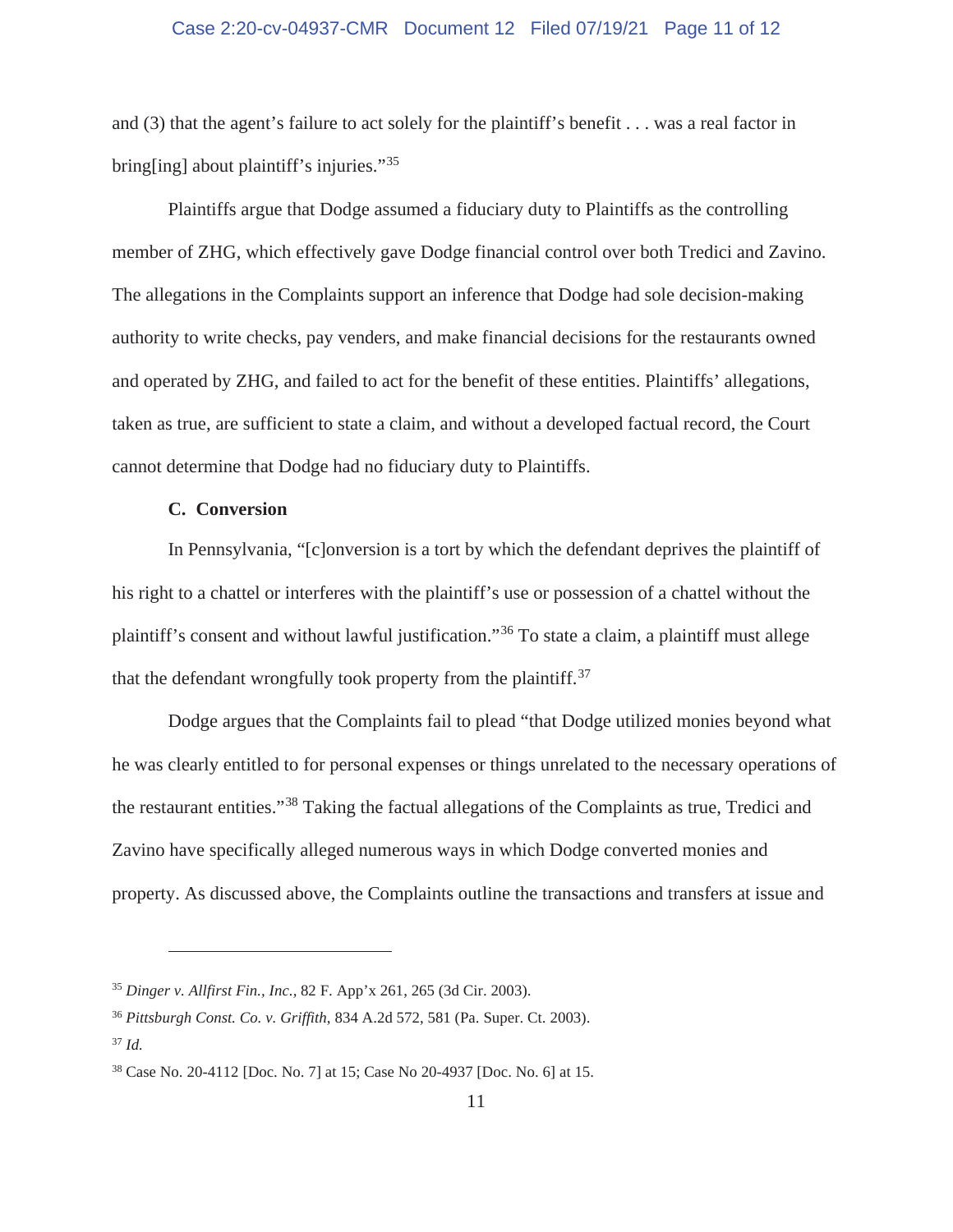# Case 2:20-cv-04937-CMR Document 12 Filed 07/19/21 Page 12 of 12

the exact amount of money Dodge allegedly converted. Additionally, Plaintiffs allege that Dodge deprived them of property in his failure to turn over books and records relating to the LLCs' bank accounts.

Whether Dodge had rightful possession over the alleged converted funds and property cannot be determined without a developed record. Plaintiffs' allegations are sufficient to support a plausible claim for conversion under Pennsylvania law.

#### **IV. CONCLUSION**

Both Tredici and Zavino have alleged facts sufficient to support the causes of action asserted. Defendant's motions to dismiss will be denied in their entirety. An order will be entered.